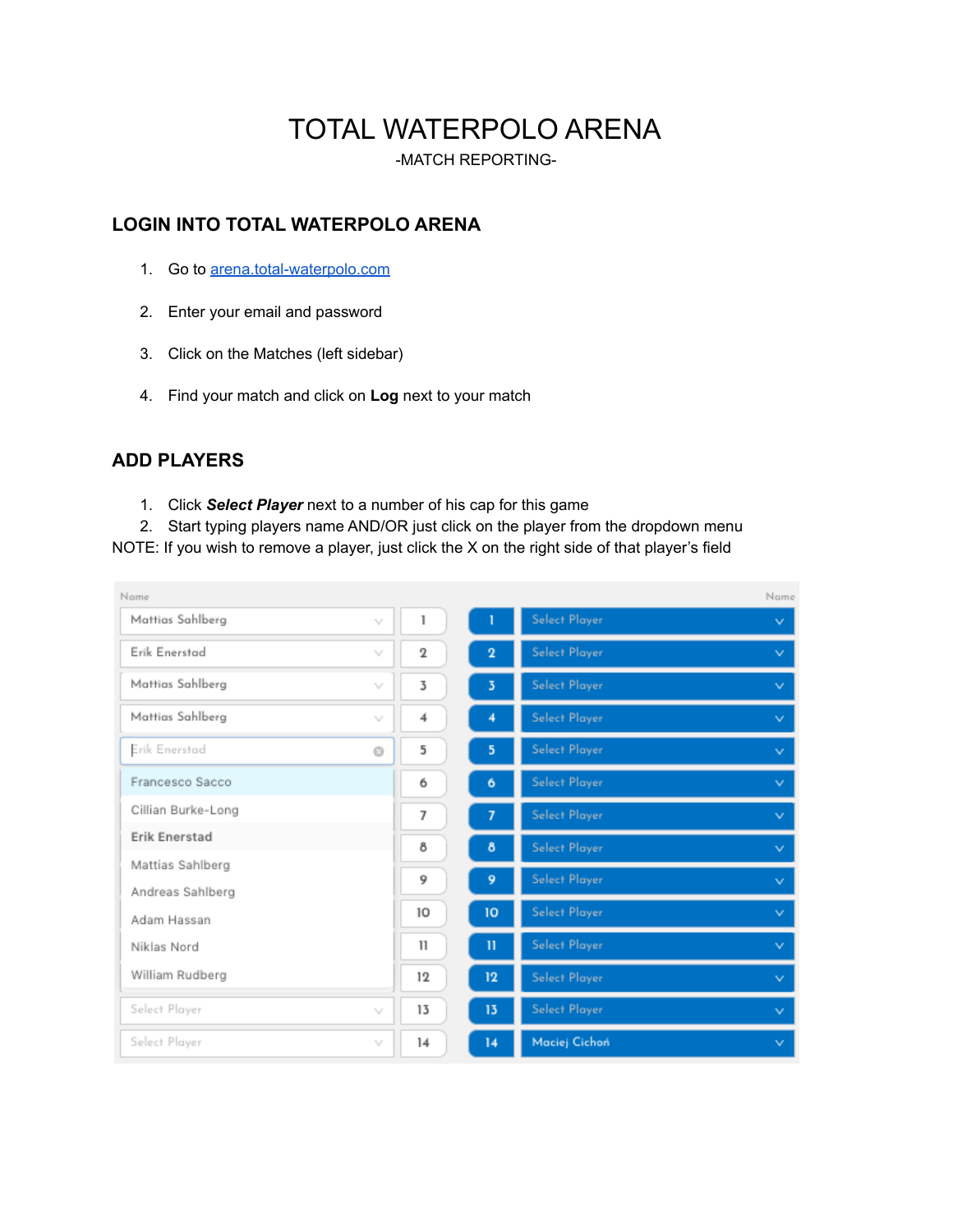## **ADD COACHES**

- 1. Click *Select Home/Away Head Coach* (each team can have only ONE head coach)
- 2. Start typing coach's name AND/OR just click on the coach from the dropdown menu
- 3. Click *Select Home/Away Assistant Coach* (you can add all the people sitting on the bench)
- 4. Start typing coach's name AND/OR just click on the coach from the dropdown menu



## **ADD OFFICIALS**

1. Add all Officials in the same manner as players/coaches

| <b>REF</b> | Maro Savinović<br>v                   | <b>REF</b>       | Select Referee 2<br>$\mathcal{N}_{\mathcal{A}}$ |  |  |  |
|------------|---------------------------------------|------------------|-------------------------------------------------|--|--|--|
| DEL        | Bojan Krvavica<br>v                   | <b>DIR</b>       | Maro Savinović                                  |  |  |  |
| GR         | Vojin Putniković X<br>Bore Rončević X | Veselin Mišković |                                                 |  |  |  |
| <b>SEC</b> | Robert Tiozzo X                       |                  | Vojin Putniković                                |  |  |  |
| TK         | Vuk Milović X                         |                  | Vuk Milović                                     |  |  |  |
|            |                                       |                  | Ante Bura                                       |  |  |  |

## **CLICK SAVE GAME LOG**

It is **very important to click the Save Game Log** button once you have added all the participants. (don't worry, you can change anything later if you made some wrong inputs)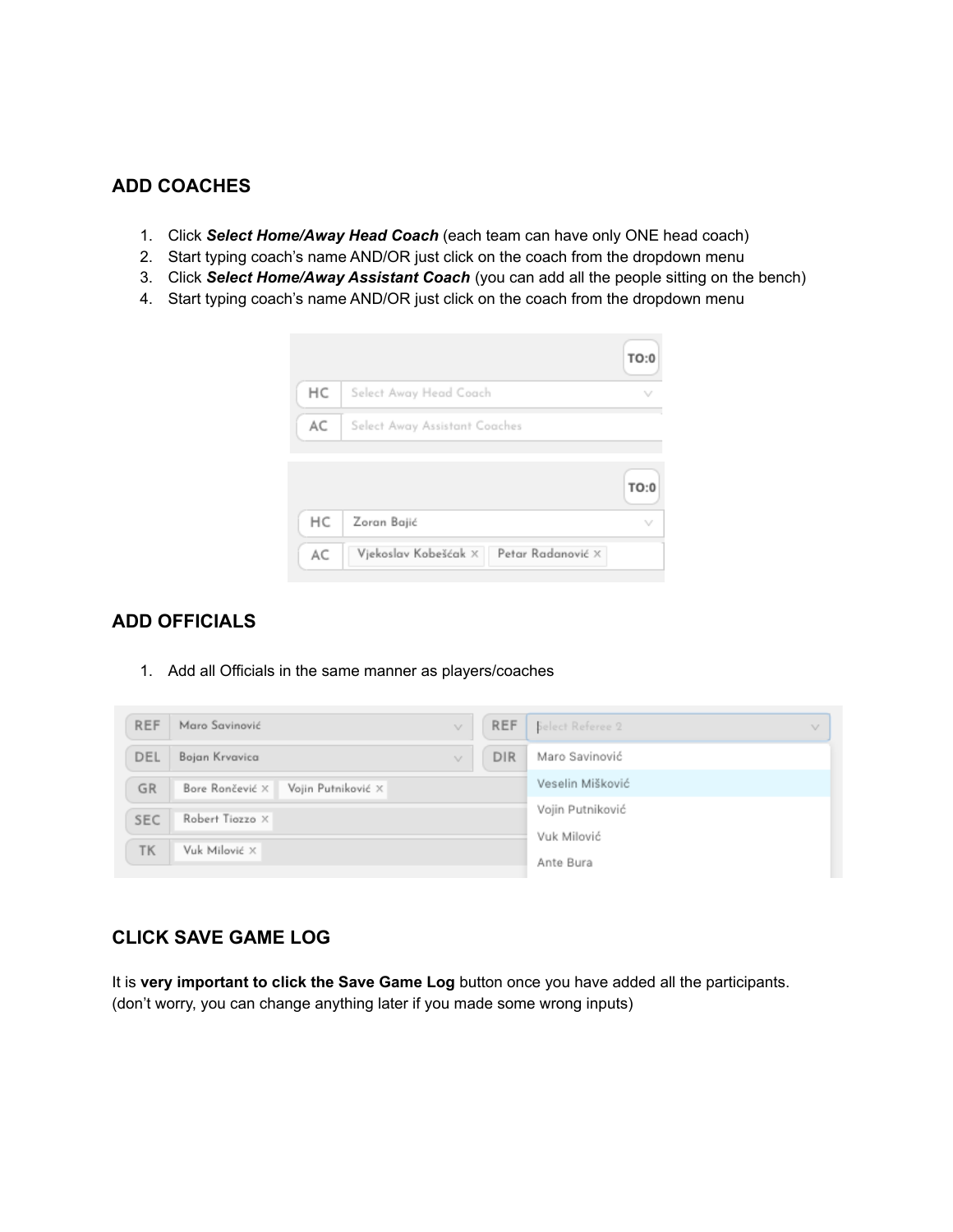

Once you have added all the participants, it is time to start creating game events :)

# **START THE GAME**

To enter the event creating interface **click on the gray arrow in the bottom right corner of your screen (Game report).**

| Competition: Nordic League |                               |                     |    |              |                      |    |                            | 25.10.2019         |                | Round: Group B Round 1 | $\mathbf{z}$                |           | <b>Q</b> Location: Eriksdalsbadet |    |                               |              |    |           |  |  |  |
|----------------------------|-------------------------------|---------------------|----|--------------|----------------------|----|----------------------------|--------------------|----------------|------------------------|-----------------------------|-----------|-----------------------------------|----|-------------------------------|--------------|----|-----------|--|--|--|
|                            |                               | Järfälla Vattenpolo |    |              |                      |    |                            | ۰<br>o             |                |                        |                             |           |                                   |    | <b>ESTW Łódź</b>              |              |    |           |  |  |  |
|                            |                               |                     |    |              |                      |    |                            | $0 - 0$<br>$0 - 0$ |                | $0 - 0$                | $0 - 0$<br>$0 - 0$          |           |                                   |    |                               |              |    |           |  |  |  |
|                            |                               | Goals scored        |    |              | Major Fouls          |    |                            |                    |                |                        |                             |           | Major Fouls                       |    |                               | Goals scored |    |           |  |  |  |
| Q1                         | Q2                            | Q3                  | Q4 | $\mathbb{L}$ | $2 \qquad \qquad 3.$ |    | Name<br>Mattias Sahlberg   |                    |                |                        | Konrad Czapczyński          | Name<br>v | 2                                 | 3. | Q1                            | Q2           | Q3 | Q4        |  |  |  |
|                            |                               |                     |    |              |                      |    |                            | v.                 | $\mathbf{1}$   |                        |                             |           |                                   |    |                               |              |    |           |  |  |  |
|                            |                               |                     |    |              |                      |    | Select Player              | v                  | $\mathbf{2}$   | $\mathbf{2}$           | Jan Szabłowski              |           |                                   |    |                               |              |    |           |  |  |  |
|                            |                               |                     |    |              |                      |    | Niklas Nord                | $\vee$             | $\overline{3}$ | $\overline{3}$         | <b>Grzegorz Knap</b>        |           |                                   |    |                               |              |    |           |  |  |  |
|                            |                               |                     |    |              |                      |    | Cillian Burke-Long         | v                  | $\overline{4}$ |                        | Select Player               |           |                                   |    |                               |              |    |           |  |  |  |
|                            |                               |                     |    |              |                      |    | Erik Enerstad              | v                  | 5              |                        | Select Player               |           |                                   |    |                               |              |    |           |  |  |  |
|                            |                               |                     |    |              |                      |    | Francesco Sacco            | $\vee$             | 6              | 6                      | Select Player               |           |                                   |    |                               |              |    |           |  |  |  |
|                            |                               |                     |    |              |                      |    | Select Player              | v                  | $\overline{7}$ |                        | Select Player               |           |                                   |    |                               |              |    |           |  |  |  |
|                            |                               |                     |    |              |                      |    | Select Player              | v                  | 8              | $\delta$               | Select Player               | Ĝ.        |                                   |    |                               |              |    |           |  |  |  |
|                            |                               |                     |    |              |                      |    | Select Player              | $\vee$             | 9              |                        | Select Player               |           |                                   |    |                               |              |    |           |  |  |  |
|                            |                               |                     |    |              |                      |    | Select Player              | $\sim$             | 10             | 10                     | Select Player               |           |                                   |    |                               |              |    |           |  |  |  |
|                            |                               |                     |    |              |                      |    | Select Player              | $\sqrt{}$          | 11             | $\mathbf{u}$           | Select Player               | Ŵ         |                                   |    |                               |              |    |           |  |  |  |
|                            |                               |                     |    |              |                      |    | Select Player              | $\vee$             | 12             | 12                     | Select Player               |           |                                   |    |                               |              |    |           |  |  |  |
|                            |                               |                     |    |              |                      |    | Select Player              | $\vee$             | 13             | 13 <sub>1</sub>        | Select Player               |           |                                   |    |                               |              |    |           |  |  |  |
|                            |                               |                     |    |              |                      |    | Select Player              | v                  | 14             | 14                     | Maciej Cichoń               |           |                                   |    |                               |              |    |           |  |  |  |
| TO:0                       |                               |                     |    |              |                      |    | REF Select Referee 1       |                    | $\vee$         |                        | <b>REF</b> Select Referee 2 | $\vee$    |                                   |    |                               |              |    | TO:0      |  |  |  |
|                            | Select Home Head Coach        |                     |    |              | HC                   |    | <b>DEL</b> Select Delegate |                    | $\vee$         |                        | <b>DIR</b> Select Director  | $\vee$    |                                   | HC | Select Away Head Coach        |              |    |           |  |  |  |
|                            | Select Home Assistant Coaches |                     |    |              | AC                   | GR | Select Goal Referees       |                    |                |                        |                             |           |                                   | AC | Select Away Assistant Coaches |              |    | $\,$ $\,$ |  |  |  |
|                            |                               |                     |    |              |                      |    | SEC Select Secretaries     |                    |                |                        |                             |           |                                   |    |                               |              |    |           |  |  |  |

*Game log screen*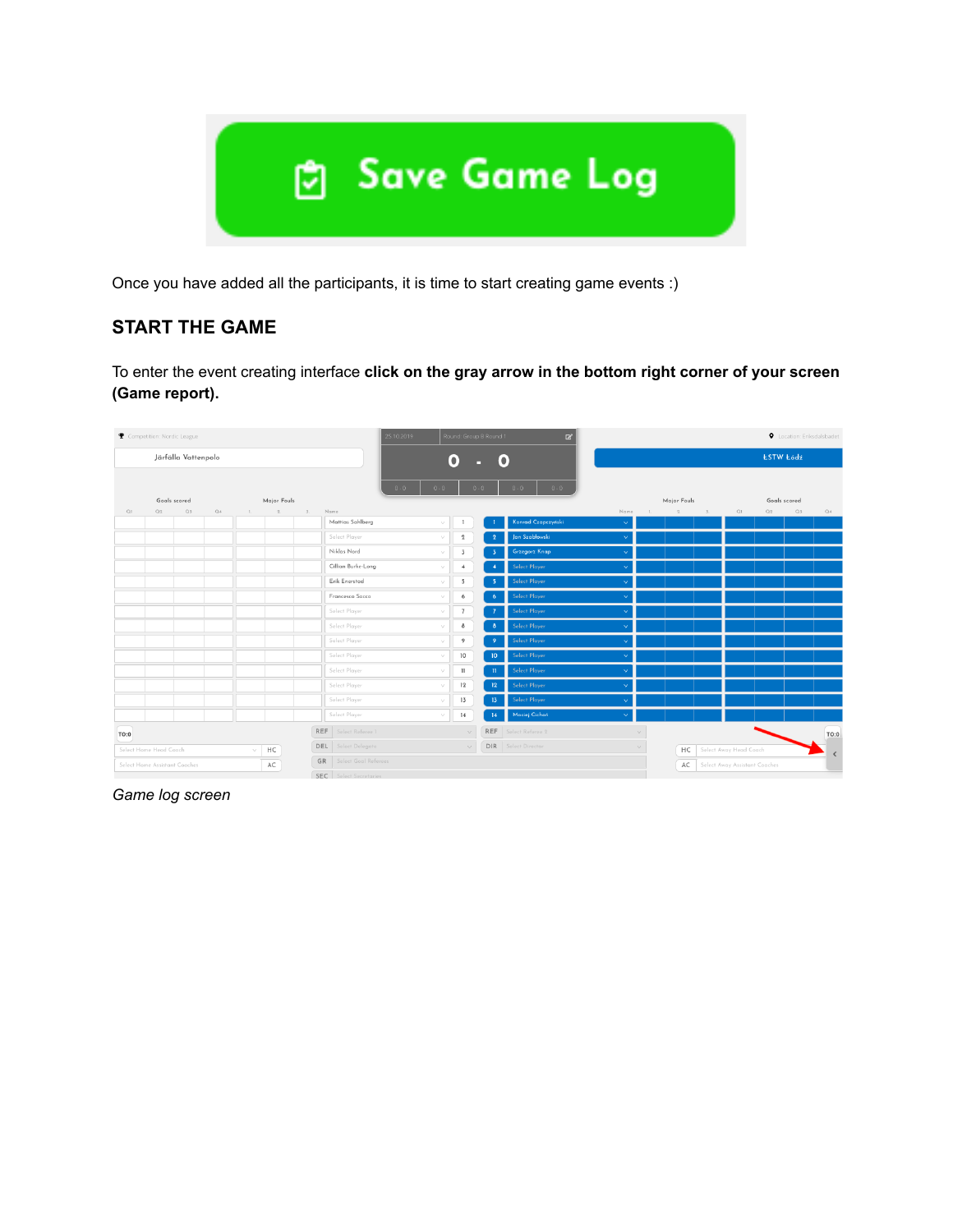| $\rightarrow$ | $\pmb{\times}$            | 合 |                | Swim Off |                         | $\hat{\mathbf{v}}$ | ×                         | $\rightarrow$ | Järfälla Vattenpolo        | 25.10.2019 02:00 - Eriksdalsbadet<br>0.0<br>$\lceil$ то $\rceil$<br>TO | <b>ESTW</b> E6dź    |
|---------------|---------------------------|---|----------------|----------|-------------------------|--------------------|---------------------------|---------------|----------------------------|------------------------------------------------------------------------|---------------------|
| $\rightarrow$ | $\boldsymbol{\times}$     | 合 | $\mathbf{2}$   |          | $\overline{2}$          | 纱                  | $\boldsymbol{\mathsf{x}}$ | $\rightarrow$ | 1st Quarter<br>2nd Quarter | 4th Ouarter<br><b>Brid Quarter</b>                                     | PSO<br>$Q1 - 08:00$ |
| $\rightarrow$ | $\pmb{\times}$            | 合 | $\overline{3}$ |          | $\overline{\mathbf{3}}$ | 纱                  | $\boldsymbol{\mathsf{x}}$ | $\rightarrow$ | $\div$                     |                                                                        | $\div$              |
| $\rightarrow$ | $\pmb{\times}$            | 合 | $\overline{4}$ |          | $\overline{4}$          | 纱                  | $\boldsymbol{\mathsf{x}}$ | $\rightarrow$ | Ŏ<br>ш                     | $\frac{1}{\sqrt{2}}$<br>08<br>00<br>$\ddot{\phantom{0}}$               | L                   |
| $\rightarrow$ | $\pmb{\times}$            | 纱 | 5              |          | 5 <sub>5</sub>          | 纱                  | $\boldsymbol{\mathsf{x}}$ | $\rightarrow$ |                            |                                                                        |                     |
| $\rightarrow$ | $\pmb{\times}$            | 合 | 6              |          | 6                       | 纱                  | $\boldsymbol{\mathsf{x}}$ | $\rightarrow$ |                            |                                                                        |                     |
| $\rightarrow$ | $\pmb{\times}$            | 合 | $\overline{7}$ |          | $\overline{7}$          | 纱                  | $\boldsymbol{\mathsf{x}}$ | $\rightarrow$ |                            |                                                                        |                     |
| $\rightarrow$ | $\pmb{\times}$            | 合 | 8              |          | 8                       | 绝                  | $\boldsymbol{\mathsf{x}}$ | $\rightarrow$ |                            |                                                                        |                     |
| $\rightarrow$ | $\pmb{\times}$            | 纱 | 9              |          | 9                       | 纱                  | $\boldsymbol{\mathsf{x}}$ | $\rightarrow$ |                            |                                                                        |                     |
| $\rightarrow$ | $\pmb{\times}$            | 纱 | 10             |          | 10                      | 绝                  | $\boldsymbol{\mathsf{x}}$ | $\rightarrow$ |                            |                                                                        |                     |
| $\rightarrow$ | $\boldsymbol{\times}$     | 合 | 11             |          | $\mathbf{H}$            | 纱                  | $\boldsymbol{\mathsf{x}}$ | $\rightarrow$ |                            |                                                                        |                     |
| $\rightarrow$ | $\pmb{\times}$            | 纱 | 12             |          | 12                      | 合                  | $\boldsymbol{\mathsf{x}}$ | $\rightarrow$ |                            |                                                                        |                     |
| $\rightarrow$ | $\boldsymbol{\mathsf{x}}$ | 合 | 13             |          | 13                      | 纱                  | $\boldsymbol{\mathsf{x}}$ | $\rightarrow$ |                            |                                                                        |                     |
| $\rightarrow$ | $\pmb{\times}$            | 纱 | 14             |          | 14                      | 纱                  | $\boldsymbol{\mathsf{x}}$ | $\rightarrow$ |                            |                                                                        |                     |
| 図             |                           | ■ | AC             |          | HC                      |                    | 図                         | 図             |                            |                                                                        |                     |
| 図             |                           | 図 | AC             |          |                         |                    |                           |               |                            |                                                                        | $\prec$             |

*Game report screen (you can adjust your browser zoom according to your preferences)* **IMPORTANT! CHECK THE GOALKEEPERS AND SWITCH QUARTERS**

Players are preparing for the swim off, an ideal situation for you to check out which goalkeepers are starting the game. This is very important because the system registers saves only to the active goalkeeper.

Active goalkeeper has a green outline on his number (1 or 13).

The **number 1 is automatically activated**; to activate another goalkeeper just click on number 13. Of course, you need to change the active goalkeeper every time a coach makes the substitution.

NOTE: **Check goalkeepers before the swim off in every quarter** (and don't forget to switch the quarters). In most cases coaches tend to change them during breaks.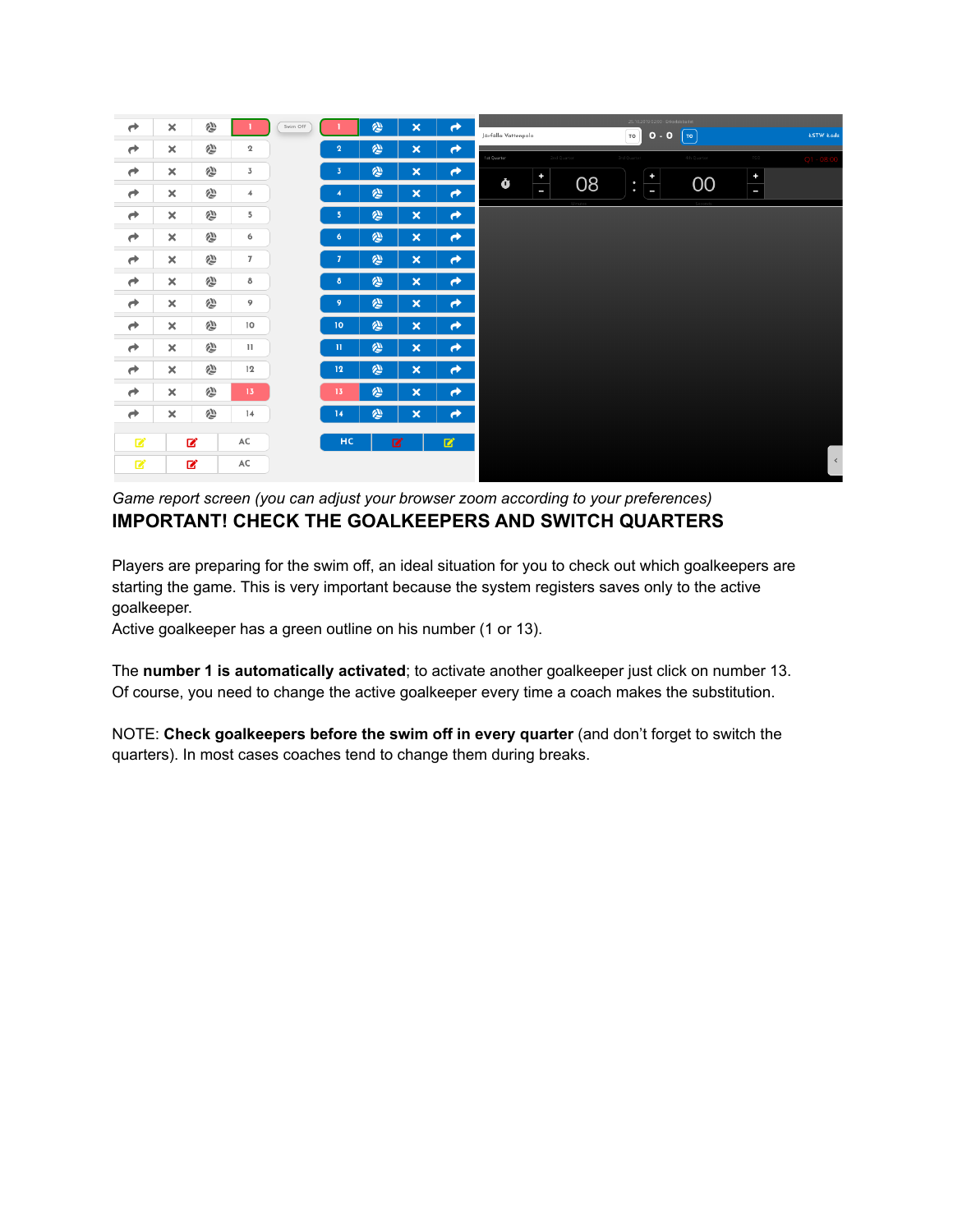

After you have confirmed the active goalkeepers it is time to start the game with the first event and for every water polo game that is swim off.

# **SWIM OFF**

- 1. Every quarter will automatically start with a swim off event
- 2. Click on the *home and away numbers* who are swimming for the ball.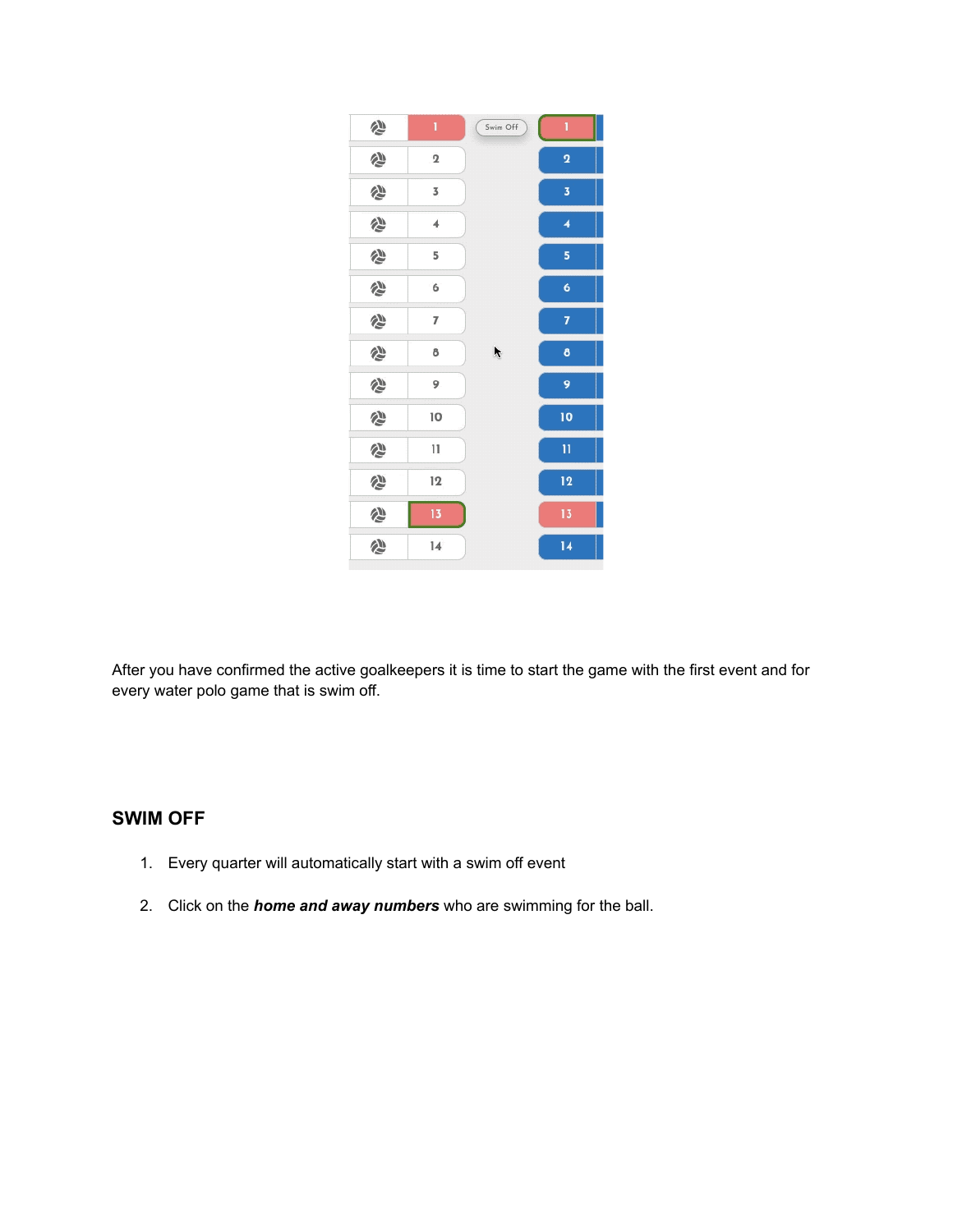| ₹ | ×                         | 合 |                         | Swim Off<br>Ò |                 | 合 | $\boldsymbol{\mathsf{x}}$ | ℯ             | 25.10.2019 02:00 - Eriksdalsbadet<br>$0 - 0$<br>TO<br>Järfälla Vattenpolo<br>  то                              | <b>ŁSTW Łódź</b> |
|---|---------------------------|---|-------------------------|---------------|-----------------|---|---------------------------|---------------|----------------------------------------------------------------------------------------------------------------|------------------|
| À | $\boldsymbol{\times}$     | 谷 | $\overline{\mathbf{2}}$ |               | $\overline{2}$  | 谷 | $\boldsymbol{\mathsf{x}}$ | $\rightarrow$ |                                                                                                                |                  |
| À | $\boldsymbol{\times}$     | 纱 | 3                       |               | 3               | 纱 | $\boldsymbol{\mathsf{x}}$ | ≁             | 1st Quarter<br>2nd Quarter<br><b>Srd Guarter</b><br>4th Quarter<br>P50<br>$\ddot{}$<br>$\ddot{}$<br>٠          | $Q1 - 08:00$     |
| À | $\boldsymbol{\times}$     | 谷 | $\overline{4}$          |               |                 | 绝 | $\boldsymbol{\mathsf{x}}$ | $\rightarrow$ | 08<br>00<br>Ġ<br>$\ddot{\phantom{0}}$<br>J<br>I<br>l                                                           |                  |
|   |                           |   | 5                       |               | 5               |   |                           |               |                                                                                                                |                  |
| À | ×                         | 合 |                         |               |                 | 纱 | ×                         | ≁             | Create<br>25 <sup>o</sup>                                                                                      | ×                |
| Ò | $\times$                  | 合 | 6                       |               | $6\phantom{.}6$ | 汤 | ×                         | $\rightarrow$ | Home team player:                                                                                              |                  |
| À | ×                         | 谷 | $\overline{7}$          |               |                 | 绝 | $\boldsymbol{\mathsf{x}}$ | ≁             | $2^{\circ}$<br>5<br>$\mathbf{3}$<br>$\overline{4}$<br>6<br>7<br>$8 \quad 9$<br>10<br>11<br>12<br>13 14         |                  |
| Ò | $\boldsymbol{\times}$     | 合 | 8                       |               | 8               | 纱 | $\boldsymbol{\mathsf{x}}$ | $\rightarrow$ | Away team player:<br>$2 \quad 3 \quad 4$<br>5<br>1<br>6<br>7<br>8<br>9<br>10 <sup>°</sup><br>11<br>12<br>13 14 |                  |
| À | $\boldsymbol{\mathsf{x}}$ | 谷 | 9                       |               | 9               | 绝 | $\boldsymbol{\mathsf{x}}$ | $\rightarrow$ |                                                                                                                |                  |
| Ò | ×                         | 合 | 10                      |               | 10              | 纱 | $\boldsymbol{\mathsf{x}}$ | $\rightarrow$ |                                                                                                                |                  |
| Ò | ×                         | 谷 | 11                      |               | $\mathbf{u}$    | 汤 | $\boldsymbol{\mathsf{x}}$ | ≁             |                                                                                                                |                  |
| Ò | $\boldsymbol{\times}$     | 西 | 12                      |               | 12              | 谷 | $\boldsymbol{\mathsf{x}}$ | ≁             |                                                                                                                |                  |
| À | $\boldsymbol{\mathsf{x}}$ | ◎ | 13                      |               | 13              | 纱 | $\boldsymbol{\mathsf{x}}$ | $\rightarrow$ |                                                                                                                | $\langle$        |
|   | $\mathbf x$               | 处 | 14                      |               | 14              | 痤 | ×                         | À             |                                                                                                                |                  |

3. Click the *winning number* and *confirm* the event by clicking a *big green checkmark*

| ₹ | ×                         | 纱        |                 | Swim Off |                         | 汤         | $\boldsymbol{\mathsf{x}}$ | ≁             | 25.10.2019 02:00 - Enksdalsbadet<br>$0 - 0$<br>Järfälla Vattenpolo<br><b>ESTW</b> Łódź<br>TO<br><b>TO</b>   |
|---|---------------------------|----------|-----------------|----------|-------------------------|-----------|---------------------------|---------------|-------------------------------------------------------------------------------------------------------------|
| À | ×                         | 纱        | $\mathbf 2$     |          | $\mathbf{2}$            | 汤         | $\boldsymbol{\mathsf{x}}$ | $\rightarrow$ | 1st Quarter<br>4th Quarter<br>ast Ouan                                                                      |
| Ò | ×                         | 合        | 3               |          | $\overline{\mathbf{3}}$ | 汤         | $\boldsymbol{\mathsf{x}}$ | ≁             | $Q1 - 08:00$<br>÷                                                                                           |
| À | ×                         | 合        | 4               |          | z                       | 汤         | $\boldsymbol{\mathsf{x}}$ | ≁             | 08<br>Ò<br>OO<br>$\checkmark$<br>$\bullet$<br>$\bullet$<br>I                                                |
| Ò | ×                         | 合        | 5               |          | 5                       | 纱         | $\boldsymbol{\mathsf{x}}$ | $\rightarrow$ | $\overline{7}$<br>10 <sub>o</sub><br>Create<br>$\boldsymbol{\mathsf{x}}$<br>25 <sub>2</sub>                 |
| À | ×                         | 纱        | 6               |          | 6                       | 汤         | $\boldsymbol{\mathsf{x}}$ | $\rightarrow$ | Home team player:                                                                                           |
| Ò | $\boldsymbol{\mathsf{x}}$ | 合        | $\overline{7}$  |          | $\overline{7}$          | 汤         | $\boldsymbol{\mathsf{x}}$ | $\rightarrow$ | 5<br>6<br>8<br>9<br>12<br>13 14<br>$2 \mid 3$<br>10<br>11<br>$\overline{4}$                                 |
| À | ×                         | 合        | 8               |          | 8                       | 汤         | $\boldsymbol{\mathsf{x}}$ | $\rightarrow$ | Away team player:<br>5<br>$\overline{2}$<br>3<br>8<br>9<br>12 13 14<br>$\overline{4}$<br>6<br>7<br>10<br>11 |
| À | ×                         | 合        | 9               |          | 9                       | 纱         | $\boldsymbol{\mathsf{x}}$ | $\rightarrow$ | $\ddot{\phantom{1}}$<br>Winner:                                                                             |
| Ò | ×                         | 谷        | 10              |          | 10                      | 汤         | $\boldsymbol{\mathsf{x}}$ | Ò             | 10<br>7 <sup>1</sup><br>No Winner                                                                           |
| À | ×                         | 合        | 11              |          | $\mathbf{H}$            | 炒         | $\boldsymbol{\mathsf{x}}$ | $\rightarrow$ |                                                                                                             |
| À | ×                         | 合        | 12              |          | 12                      | 汤         | $\boldsymbol{\mathsf{x}}$ | $\rightarrow$ |                                                                                                             |
| Ò | ×                         | 仓        | 13 <sub>1</sub> |          | 13                      | 绮         | $\boldsymbol{\mathsf{x}}$ | $\rightarrow$ |                                                                                                             |
|   | $\overline{\phantom{a}}$  | $\Delta$ | 1.4             |          | 14 <sup>2</sup>         | <b>AM</b> | $\bullet$                 |               | $\left\langle \right\rangle$                                                                                |

NOTE: In the case where the referee whistles the ball for one team before the players reached the ball, you will pick a player from that team as a winner, since the other player/team didn't execute a swim off in a proper manner.

Only in the case of **"one on one" call**, you will select *No winner* as a swim off outcome.

Great, you have created your first Event!

Every event you create will be visible and available for edit/delete in the Event list.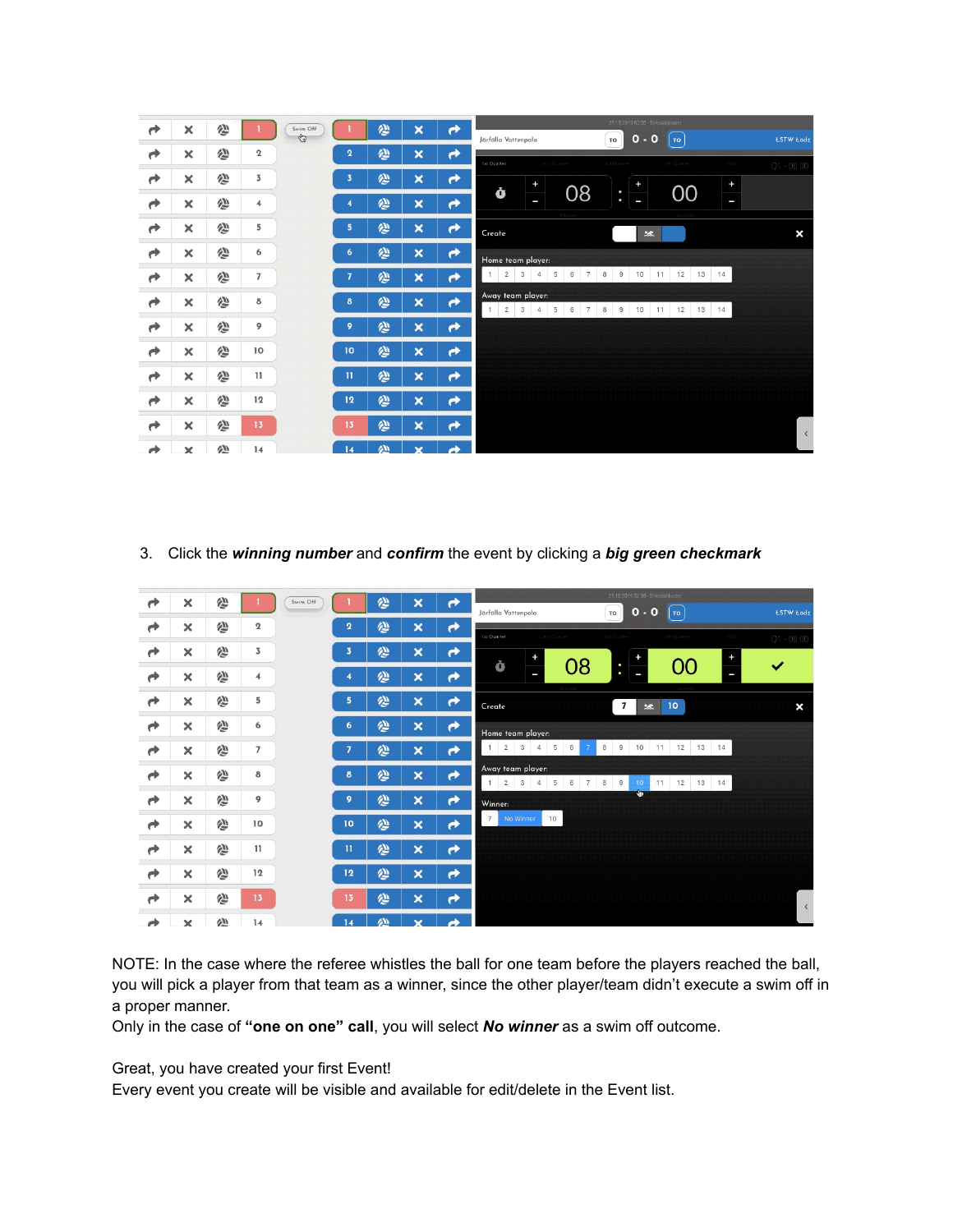| $\rightarrow$ | $\boldsymbol{\times}$     | 合 |                | Swim Off |                         | 纱                  | $\pmb{\times}$            | $\rightarrow$         |                     |           |             |                                          | 25.10.2019 02:00 - Eriksdalsbadet        |           |                  |  |  |
|---------------|---------------------------|---|----------------|----------|-------------------------|--------------------|---------------------------|-----------------------|---------------------|-----------|-------------|------------------------------------------|------------------------------------------|-----------|------------------|--|--|
|               |                           |   |                |          |                         |                    |                           |                       | Järfälla Vattenpolo |           |             | $0 - 0$<br>TO<br>$\mathsf{T} \mathsf{O}$ |                                          |           | <b>ŁSTW Łódź</b> |  |  |
| $\rightarrow$ | $\boldsymbol{\times}$     | 合 | $\mathbf 2$    |          | $\overline{\mathbf{2}}$ | 心                  | $\boldsymbol{\mathsf{x}}$ | $\rightarrow$         | 1st Quarter         |           | 2nd Quarter | 3rd Quarter                              | 4th Quarter                              | PSO       | $Q1 - 08:00$     |  |  |
| $\rightarrow$ | $\boldsymbol{\times}$     | 仓 | 3              |          | 3                       | 心                  | $\boldsymbol{\mathsf{x}}$ | ≁                     |                     | $\ddot{}$ |             | $\ddot{}$                                |                                          | $\ddot{}$ |                  |  |  |
| $\rightarrow$ | $\boldsymbol{\times}$     | 西 | $\overline{4}$ |          | 4                       | 纱                  | $\boldsymbol{\mathsf{x}}$ | $\rightarrow$         | Ò                   | I         | 08          | $\ddot{\phantom{0}}$<br>I                | 00                                       | J         |                  |  |  |
| $\rightarrow$ | ×                         | 合 | 5              |          | 5                       | $\hat{\mathbf{v}}$ | $\boldsymbol{\mathsf{x}}$ | $\rightarrow$         | $\overline{7}$      |           | 08:00       | 悠                                        | Swim Off                                 |           |                  |  |  |
| $\rightarrow$ | $\boldsymbol{\times}$     | 仓 | 6              |          | 6                       | 纱                  | $\boldsymbol{\mathsf{x}}$ | $\rightarrow$         |                     |           |             |                                          | Lost vs Player 10<br>Ist quarter started |           |                  |  |  |
| $\rightarrow$ | $\boldsymbol{\times}$     | 合 | $\overline{7}$ |          | 7                       | 心                  | $\boldsymbol{\mathsf{x}}$ | ₹                     |                     |           |             |                                          |                                          |           |                  |  |  |
| $\rightarrow$ | $\boldsymbol{\times}$     | 合 | 8              |          | 8                       | $\hat{\mathbf{v}}$ | $\boldsymbol{\mathsf{x}}$ | $\rightarrow$         |                     |           |             |                                          |                                          |           |                  |  |  |
| $\rightarrow$ | $\boldsymbol{\mathsf{x}}$ | 纱 | 9              |          | 9                       | 心                  | $\boldsymbol{\mathsf{x}}$ | $\rightarrow$         |                     |           |             |                                          |                                          |           |                  |  |  |
| $\rightarrow$ | $\boldsymbol{\mathsf{x}}$ | 仓 | 10             |          | 10                      | 心                  | $\boldsymbol{\mathsf{x}}$ | ↛                     |                     |           |             |                                          |                                          |           |                  |  |  |
| $\rightarrow$ | $\boldsymbol{\times}$     | 合 | $\mathbf{11}$  |          | $\mathbf{H}$            | 纱                  | $\pmb{\times}$            | $\rightarrow$         |                     |           |             |                                          |                                          |           |                  |  |  |
| $\rightarrow$ | $\boldsymbol{\times}$     | 仓 | 12             |          | 12                      | 纱                  | $\boldsymbol{\mathsf{x}}$ | $\rightarrow$         |                     |           |             |                                          |                                          |           |                  |  |  |
| $\rightarrow$ | $\boldsymbol{\times}$     | 纱 | 13             |          | 13                      | 心                  | $\boldsymbol{\mathsf{x}}$ | $\rightarrow$         |                     |           |             |                                          |                                          |           | $\prec$          |  |  |
| $\rightarrow$ | $\boldsymbol{\times}$     | 企 | 14             |          | 14                      | 心                  | $\boldsymbol{\mathsf{x}}$ | $\blacktriangleright$ |                     |           |             |                                          |                                          |           |                  |  |  |

# **START THE CLOCK**

You can start and stop the game time by clicking on the Stopwatch icon.

NOTE: The clock will automatically run in the background during most events you are creating. The actions that stop the clock are clicking on the Goal button (you will see below), creating a Penalty event, creating a Brutality event and creating a Timeout event. After these events, you need to start the clock manually by clicking the Stopwatch icon



Once you've started the clock we can move on to some real water polo :) Let's start with the simpler ones that make coaches go crazy….

# **TURNOVER**

The third most common action in water polo is some type of a turnover. Either the player made a bad pass, offensive foul or the opponent stole the ball, this is very often a decisive factor in close games. That is why we made it one of the crucial parts of Total Waterpolo Arena. Here are the possible situations and how to register those events.

LOST BALL / OFFENSIVE FOUL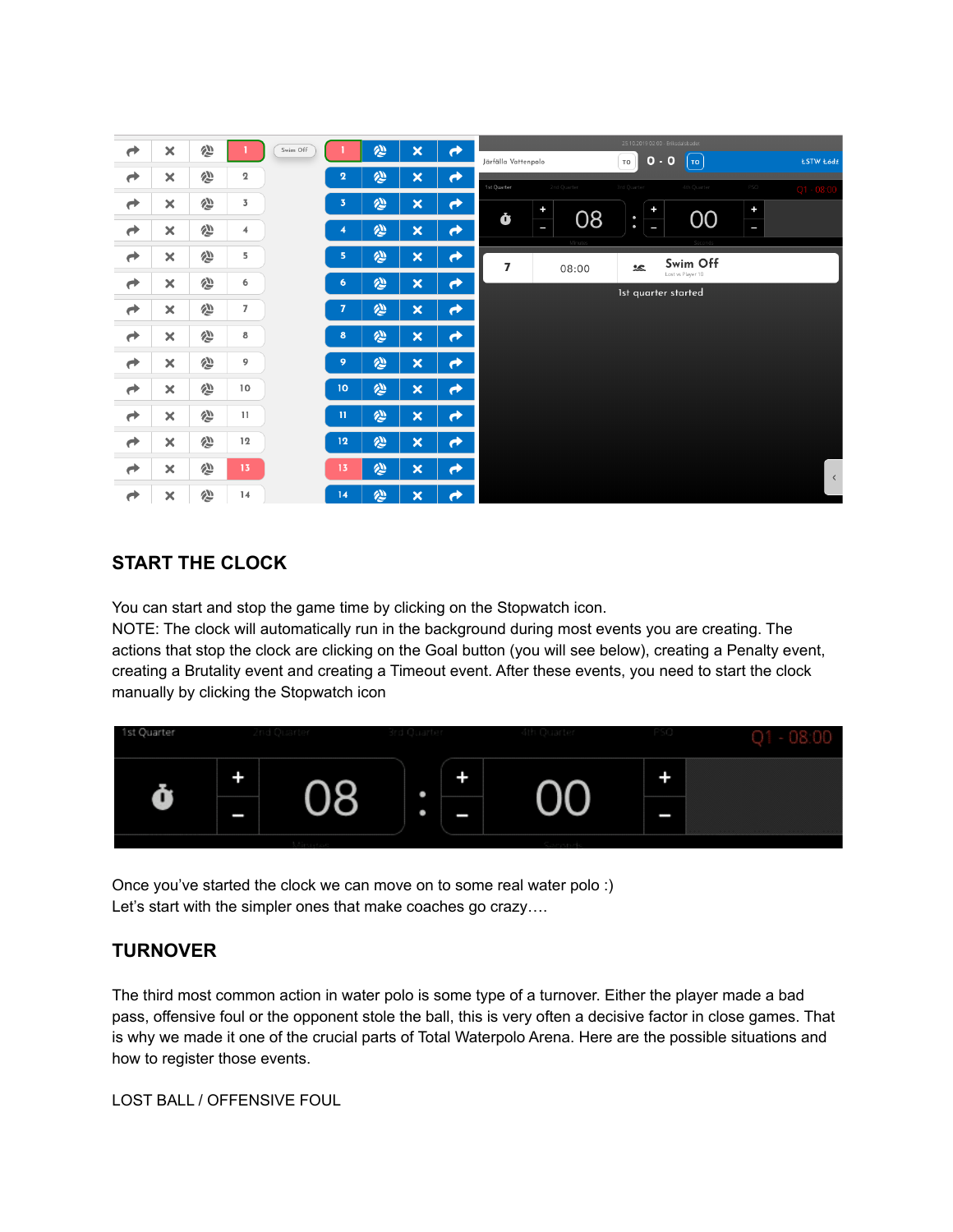- 1. Click on the *Turnover icon* dedicated to a player that lost the ball/team possession
- 2. *Confirm* the event by clicking a *big green checkmark*



These are the situations where the attacker makes a *bad pass* which results in change of ball possession (not interception for a defender), *shot clock violation* or makes an *offensive foul* (most common on center forward position).

#### STOLEN BALL

- 1. Click on the *Turnover icon* dedicated to a player that lost the ball
- 2. Click on the **number who has stolen the ball**
- 3. *Confirm* the event by clicking a *big green checkmark*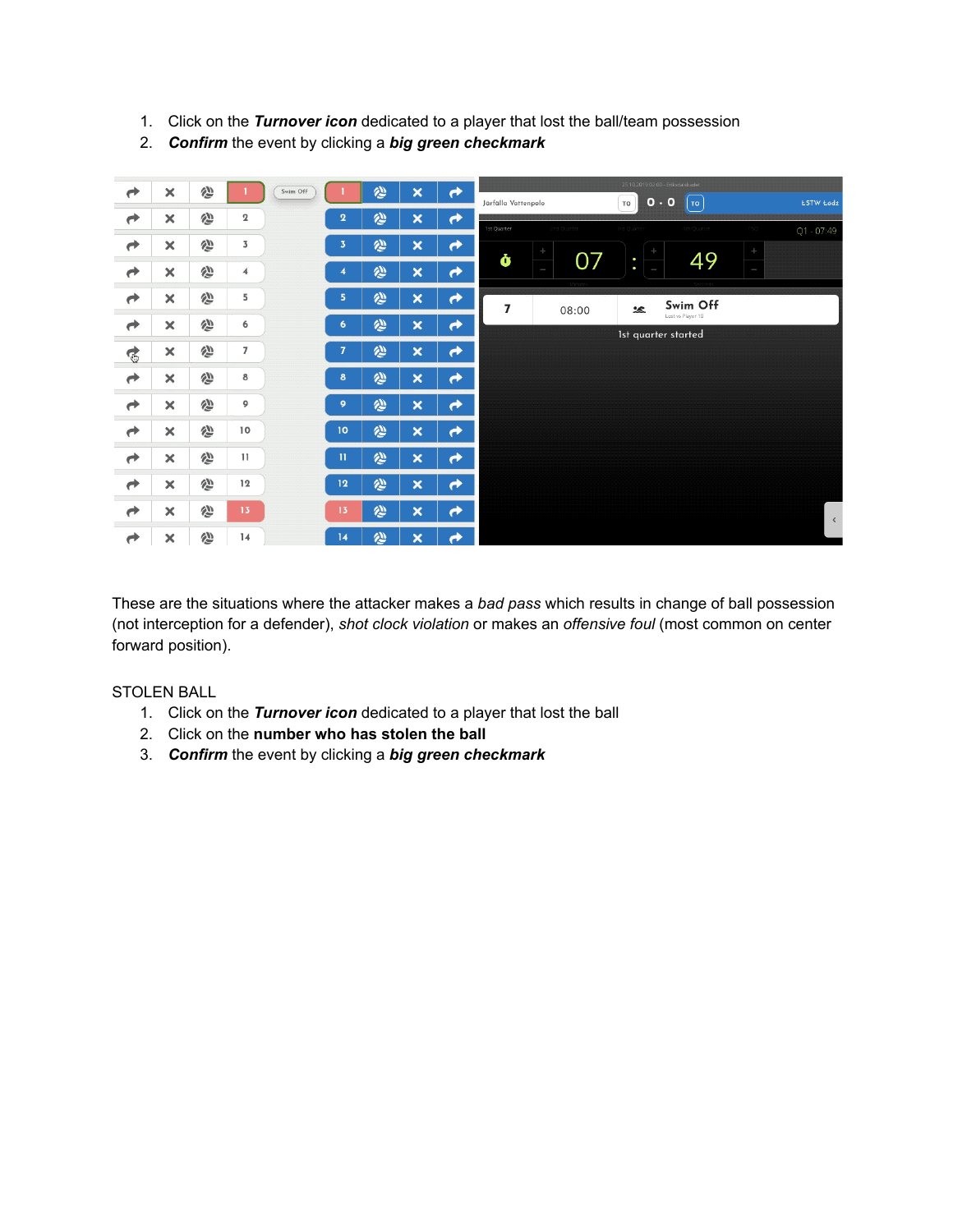

NOTE: The most common situations for this event are when the defender intercepts the passing (that interception must result in a gained ball possession) during the power play or zonal defense or takes the ball without making a foul (either on center or outside positions).

The most confusing situation is in the zonal defense when the ball is passed to a 2m position and the defending team takes the ball. The doubt you will have is that a lost ball (bad pass) or stolen ball. Trust *your guts :) Try to detect the intention of the defender who collected the ball.*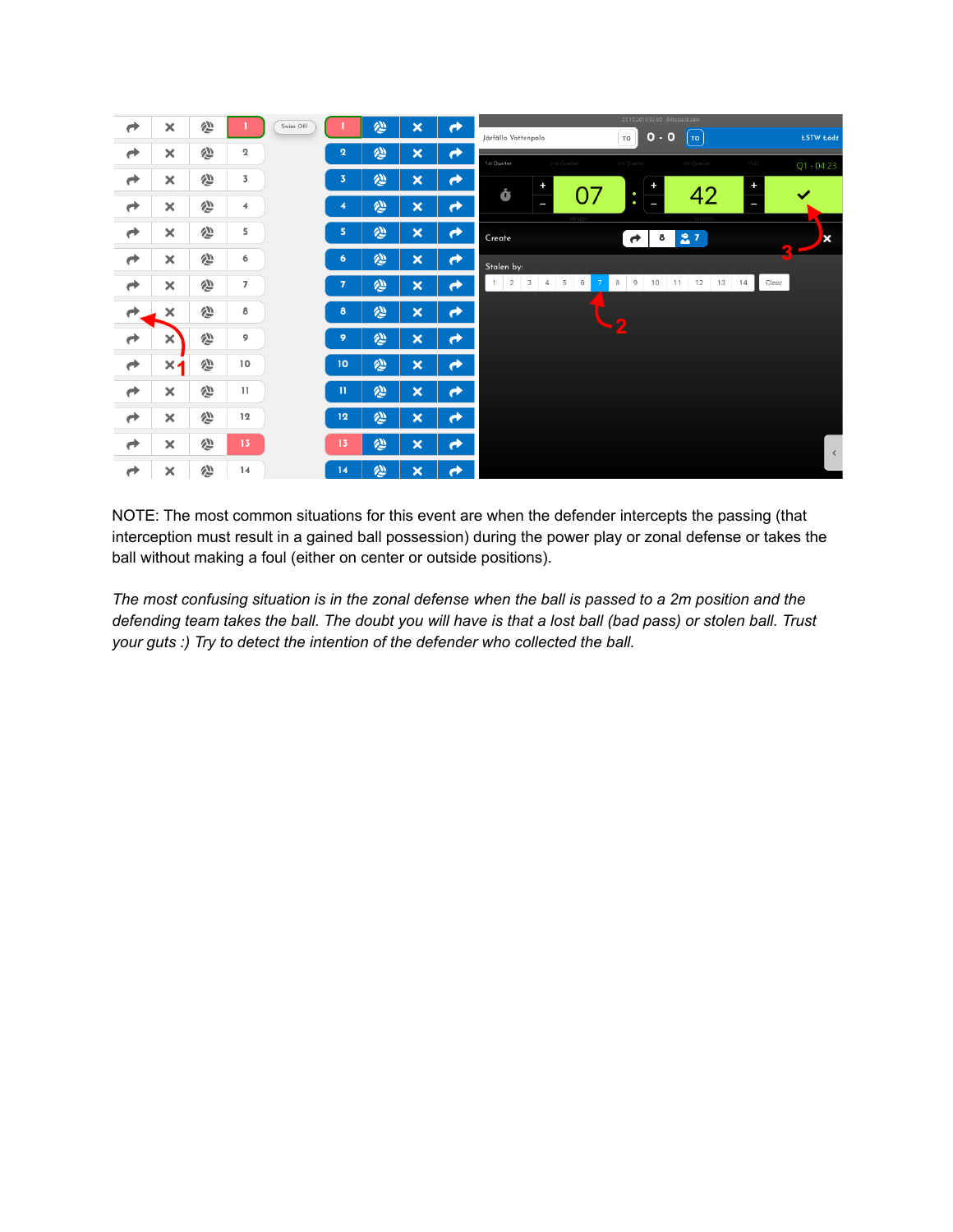# **EXCLUSION**

There are 4 possible types of Exclusion events:

#### **REGULAR EXCLUSION**

- 1. Click on the *Exclusion icon* dedicated to an excluded player's number
- 2. Click on the **number who extorted an exclusion**
- 3. Click on the **place on the field** where the event occured
- 4. Adjust the clock
- 5. *Confirm* the event by clicking a *big green checkmark*

*DOUBLE EXCLUSION (click when players from each team are excluded at the same time)*



Example: B5 exclusion on W3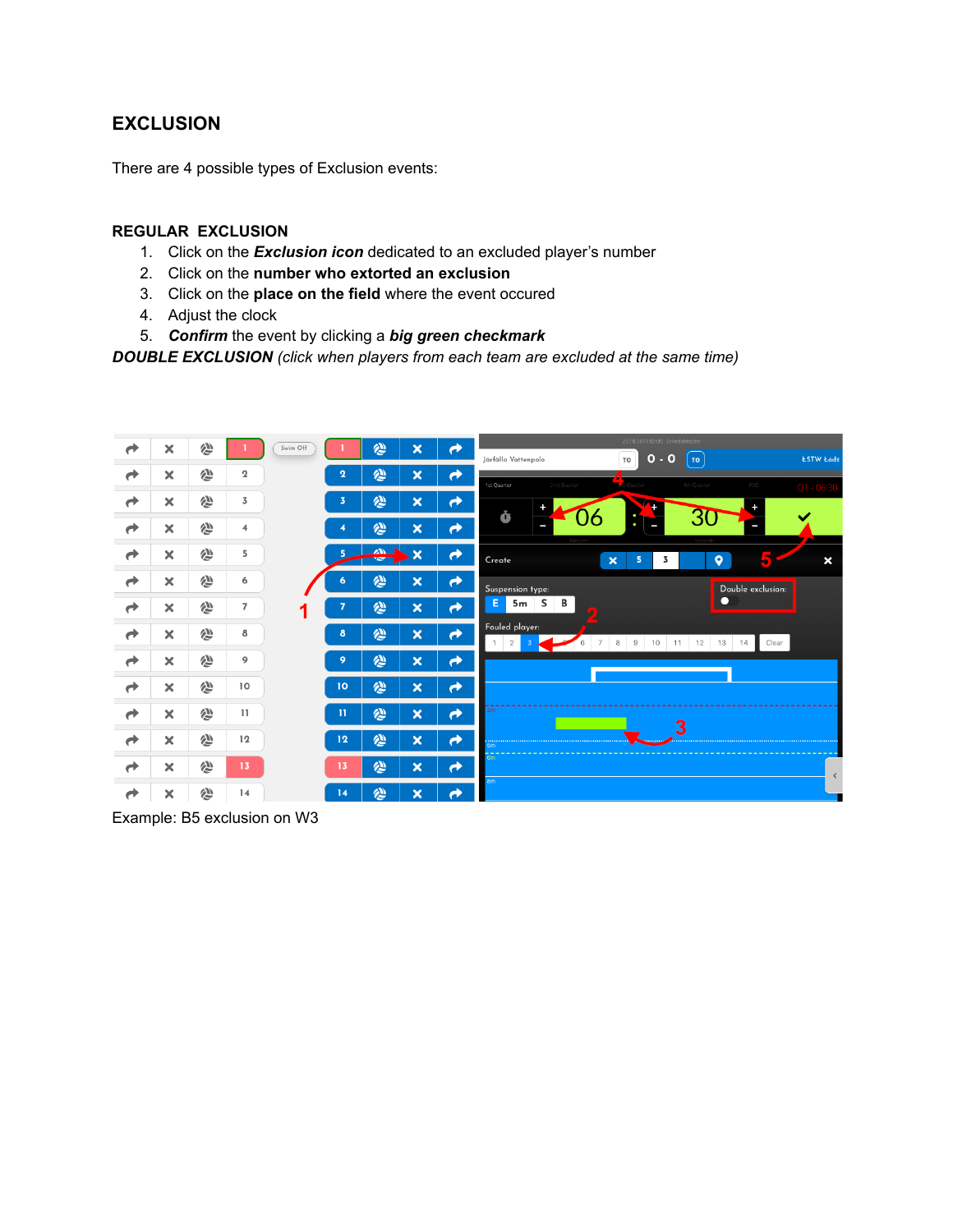#### **PENALTY (5m)**

- 1. Click on the *Exclusion icon* dedicated to an excluded player's number
- 2. **Click on 5m icon**
- 3. Click on the **number who extorted an exclusion**
- 4. Click on the **place on the field** where the event occured
- 5. Adjust the clock
- 6. *Confirm* the event by clicking a *big green checkmark*



#### **SUSPENSION (EXCLUSION WITH SUBSTITUTION)**

- 1. Click on the *Exclusion icon* dedicated to an excluded player's number
- 2. **Click on S icon**
- 3. Click on the **number who extorted an exclusion** (no need to click anything if there is no opponent involved)
- 4. Click on the **place on the field** where the event occured
- 5. Adjust the clock
- 6. *Confirm* the event by clicking a *big green checkmark*

#### **BRUTALITY (EXCLUSION WITHOUT SUBSTITUTION)**

- 1. Click on the *Exclusion icon* dedicated to an excluded player's number
- 2. **Click on B icon**
- 3. Click on the **number who extorted an exclusion** (no need to click anything if there is no opponent involved)
- 4. Click on the **place on the field** where the event occured
- 5. Adjust the clock
- 6. *Confirm* the event by clicking a *big green checkmark*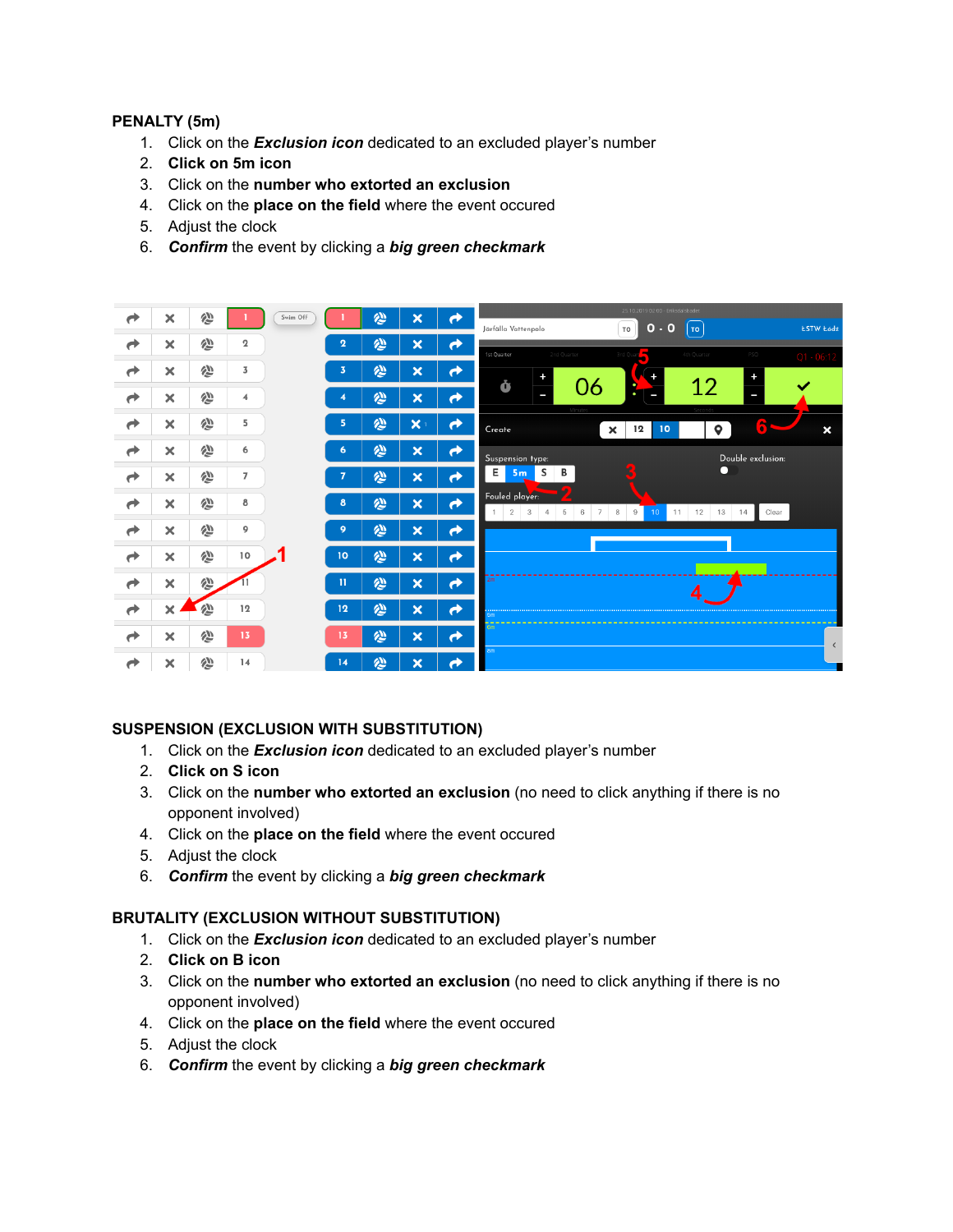## **SHOTS / GOALS**

1. **START THE EVENT BY CLICKING THE SHOT (BALL) ICON** dedicated to the number of the player which took the shot.



#### **2. DETERMINE THE SHOT OUTCOME AND SITUATION**

- Only in case of a **GOAL**, you need t**o click the goal button**. (then you will have an Assistant option)
- Only in case of a **BLOCKED SHOT**, you need to **select the player which blocked it.**
- **5m (penalty)** is pretty clear :)
- If the shot was made from a **fast break (counter attack)**, you need to **click the Fast break button**.
- If the shot was made **directly from foul** outside of 6m line, you need to **click the 6m button**.
- If the shot was made **during the powerplay**, you need to **click the Power Play button**.

NOTE: Keep in mind, that there is a possible situation that the shot was blocked during the power play in counter attack situation (lucky those are really rare :) ). But there will certainly be some situations with more combinations.

| Goal:<br>Shot type:                |                       |  |  |  |  |  | Fast break: | 6m: |  |  |  |
|------------------------------------|-----------------------|--|--|--|--|--|-------------|-----|--|--|--|
|                                    | Regular 5m Power Play |  |  |  |  |  |             |     |  |  |  |
| Blocked by:                        |                       |  |  |  |  |  |             |     |  |  |  |
| 1 1 2 3 4 5 6 7 8 9 10 11 12 13 14 |                       |  |  |  |  |  |             |     |  |  |  |

#### **3. SHOT POSITION**

You need to **select a shot position for every shot**, except 5m (penalty).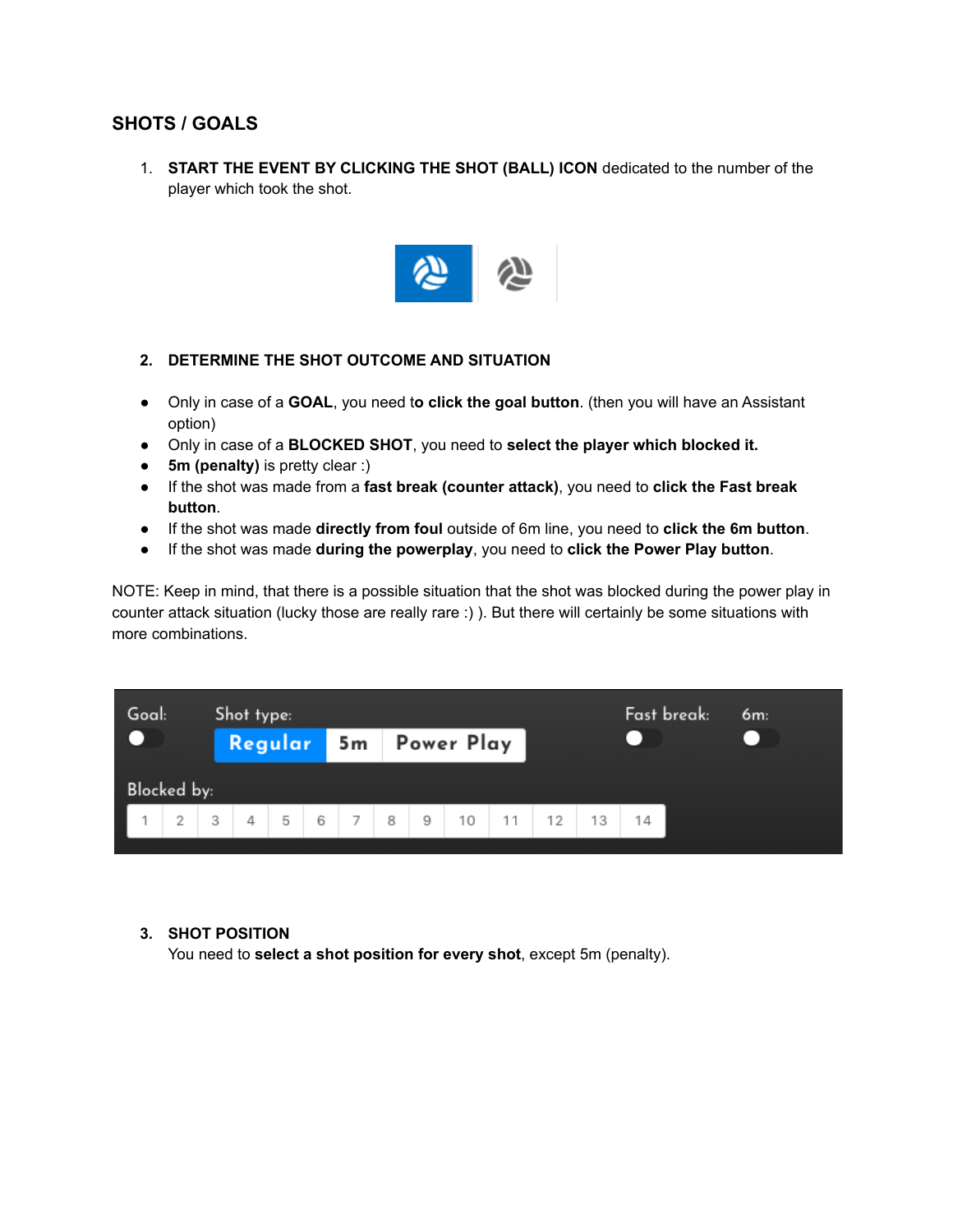

#### **4. SHOT DIRECTION**

For every shot you need to select the direction of the shot. This is very important because it makes a difference between Missed and Saved shot. It also provides Save stats for the goalkeepers.



**5. REMEMBER TO ADJUST THE TIME AND CONFIRM**

# **YELLOW/RED CARDS**

- 1. Click on the *yellow/red card icon* dedicated to the coach who received it (scroll down the team numbers section to reach the coaches)
- 2. *Confirm* the event by clicking a *big green checkmark*

## **TIMEOUT**

- 1. Click on the *TO icon* near the team that called timeout
- 2. *Confirm* the event by clicking a *big green checkmark*